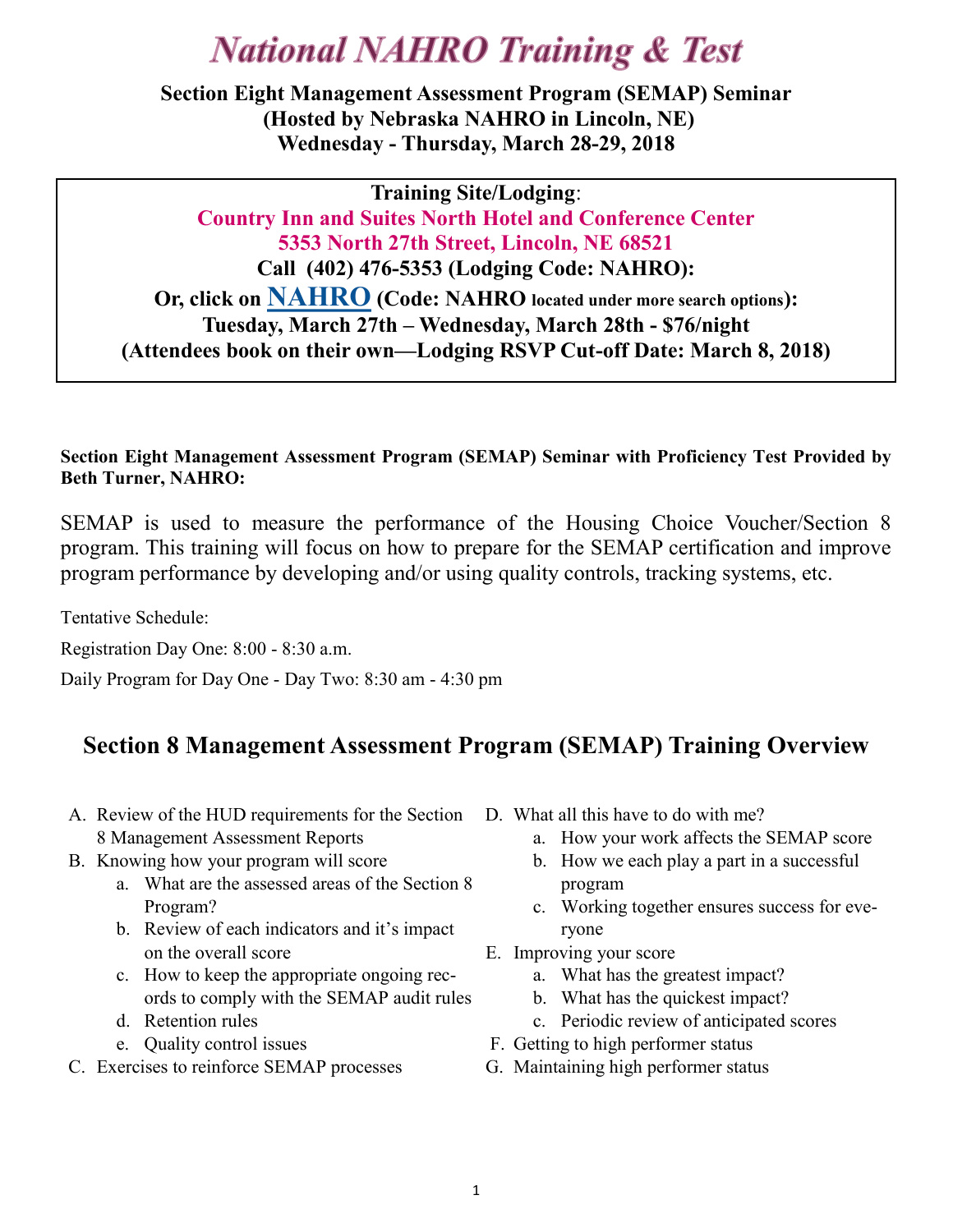## **National NAHRO Training & Test**

**Section Eight Management Assessment Program (SEMAP) Seminar (Hosted by Nebraska NAHRO in Lincoln, NE) Wednesday - Thursday, March 28-29, 2018**

## **Registrations must be received by March 8, 2018. Late registrations WILL NOT be accepted.**

**Copy this form for each additional registration. A separate form is required for each person.**

| Name:                             |  |
|-----------------------------------|--|
| Attendant Email:                  |  |
| Housing Authority:                |  |
| Housing Address:                  |  |
| Housing Contact and Phone Number: |  |

**\*This is NE NAHRO's 2018 Spring Workshop and Free National Training Pilot Seminar. (HA's will be required to pay for training material and meals, these amounts are included in the prices below.) To qualify for the NE NAHRO Member registration price, the attendant must be a current member of NE NAHRO. You are only allowed one free National Training a year. You will have the choice to attend either the PH Seminar (PHAS - March 26-27, 2018,** see PHAS registration form for more information**) or the Section 8 Seminar (SEMAP - March 28-29, 2018). If you wish to attend both seminars, you will need to pay the NE NAHRO Member registration price for one seminar and the NE NAHRO Member second Seminar registration price for the other seminar.** 

#### **Training Registration Price**

\_\_\_\_\_\_\_ @ \$140 **NE NAHRO** Member

\_\_\_\_\_\_\_ @ \$265 **NE NAHRO Member** second Seminar

\_\_\_\_\_\_\_ @ \$415 **Non NE NAHRO** Member

Check # Amount \$

**Cancellation and Refunds:** To receive a refund of your registration fees, written notice of cancellation must be received 30 days prior to the training. Cancellation received within 30 days of the training will not be refunded. The agency can send a substitute attendee if the original registrant can't attend. No exceptions will be made.

> *For questions, please contact Renee Williams at* **[sc40406@windstream.net](mailto:sc40406@windstream.net)** *(402) 367-3587 Patti Reick clarksonha@hotmail.com* (*402) 352-2431*

> > Mail Check and Registration Form to: **NE Chapter of NAHRO % Heather Looper 6223 Princess Margaret Drive Lincoln, NE 68516**